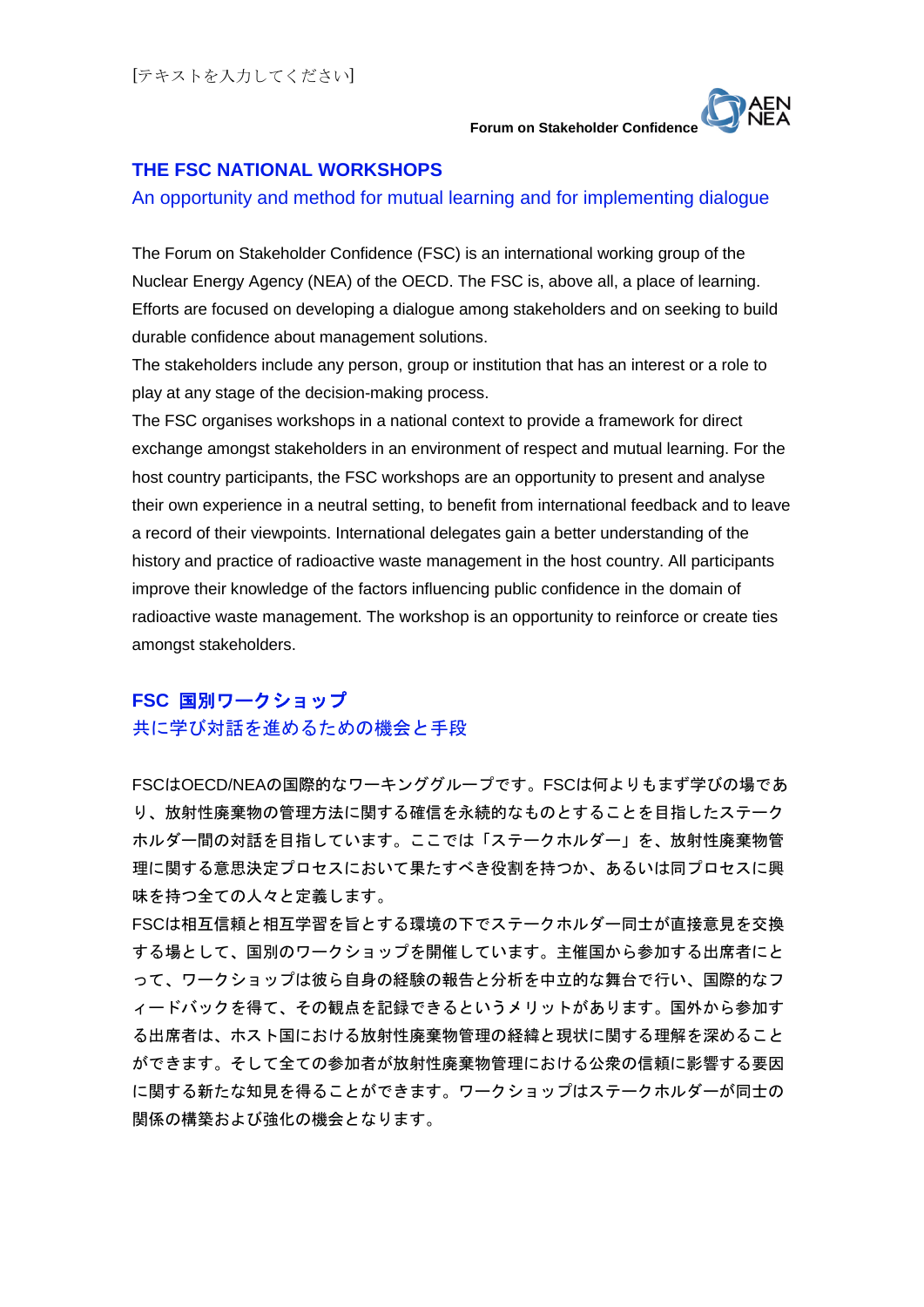

# *The FSC*

The members of the FSC represent 16 countries with radioactive waste management programmes: Belgium, Canada, the Czech Republic, Denmark, Germany, Finland, France, Hungary, Italy, Japan, Norway, Spain, Sweden, Switzerland, the United Kingdom and the United States. They are nominated to the FSC by their respective governments. Through the FSC, its members continue to train themselves to become better actors in open governance.

Their commitment helps to promote a cultural change in their organisations and home countries.

# *FSC*

FSCには、放射性廃棄物管理計画をもつ16ヶ国(ベルギー、カナダ、チェコ、デンマーク、 フィンランド、フランス、ドイツ、ハンガリー、イタリア、日本、ノルウェー、スペイン、 スウェーデン、スイス、英国、米国)から各国政府によって指名された代表が参加してい ます。また、FSCを通じて彼らも向上し、彼らの参加がそれぞれの所属する組織や各国に 文化的な変化をもたらすことになります。

# *FSC national workshops*

A well-established practice

The FSC has held workshops in seven countries with local communities concerned with managing radioactive waste over the long term. Each workshop lasts typically two and a half days, half a day being dedicated to a visit of the local community or host territory. Past workshops have allowed the participants to meet and listen to both local leaders and interested citizens, namely: elected officials, teachers, heads of local businesses and local associations, and resident members of working groups or partnerships for radioactive waste management. In some cases, the workshop made possible the gathering of all the different actors under the same roof for the first time.

# **FSC**国別ワークショップ 確立された方法

FSCは放射性廃棄物の長期的な管理について、関心を持つ地域社会を擁する7ヶ国におい てワークショップを開催してきています。ワークショップの標準的な日程は2日半で半日 は地域社会の実地訪問にあてられます。これまでのワークショップにおける参加者は、選 出された公務員、教師、地域産業などの代表者、放射性廃棄物管理に関する作業グループ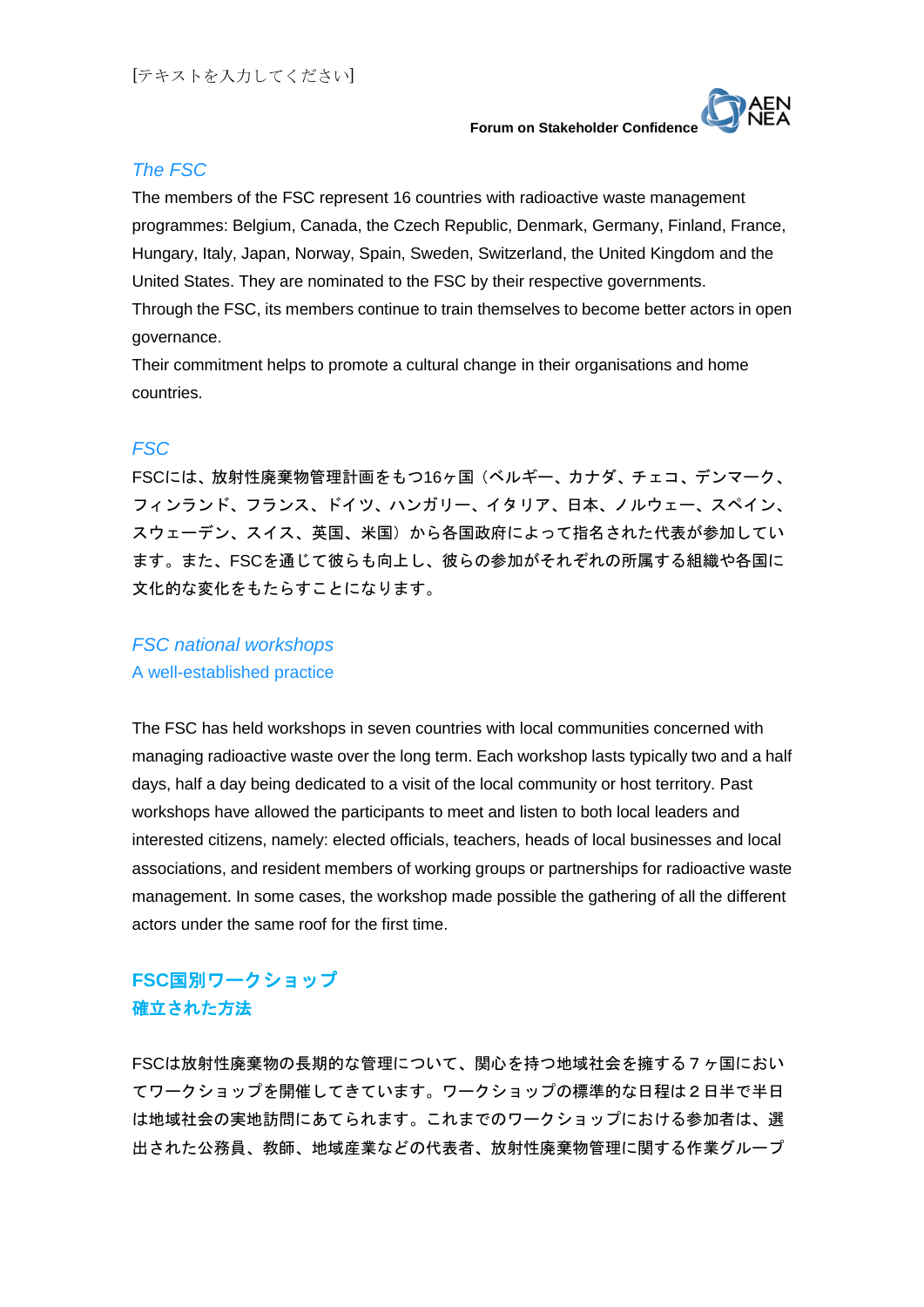

や組合の代表者などの地域の指導者や関心をもった公衆と対面し、その意見を聞く機会を 得ることができました。いくつかのケースにおいては、このワークショップが全てのステ ークホルダーが同じ屋根の下に集う初めての機会となりました。

#### **Organisation**

A workshop theme is identified that closely relates to the latest developments at the country or local level. The workshop format includes short presentations followed by discussions in small groups followed in turn by discussion of the main points in plenary. The FSC members from the host country help to obtain the participation of the full range of stakeholders, who present and debate the identified issues together with the international participants. International FSC delegates play the role of moderators and rapporteurs. At the end of the workshop, invited international experts from outside the FSC (typically academic researchers) present their reflections on lessons to be learned and on the experience of the workshop.

#### 構成

ワークショップのテーマは、開催国全体あるいは地域のレベルにおける最新の状況と密接 に関連するものの中から決定されました。ワークショップは短いプレゼンテーションと小 グループに分かれての討論、引き続き全体セッションにおける主要なポイントの議論とい った順で進められます。開催国を代表するFSCのメンバーは関連する全てのステークホル ダーの出席および課題の報告と議論を国外からの参加者とともに行うよう支援します。国 外からのFSCメンバーは議事の進行や取りまとめの役割を担います。ワークショップでは 最後にFSC以外から招待された国際的な専門家(学者など)による教訓の取りまとめや全 体の講評が行われます。

#### **Participation**

About 30-40 international delegates, including FSC members and stakeholders from their own national contexts, participate in each workshop. An equal number of host country stakeholders participate, including members of the national waste management organisation, representatives of the local communities and members of the public concerned, members of safety authorities, public decision-makers, and R&D specialists as well as members of civil society organisations

#### 参加者

ワークショップには各国のFSCメンバーとステークホルダーが30~40名参加します。また 開催国からも、ほぼ同数のステークホルダーが参加しますが、その中には、国の廃棄物管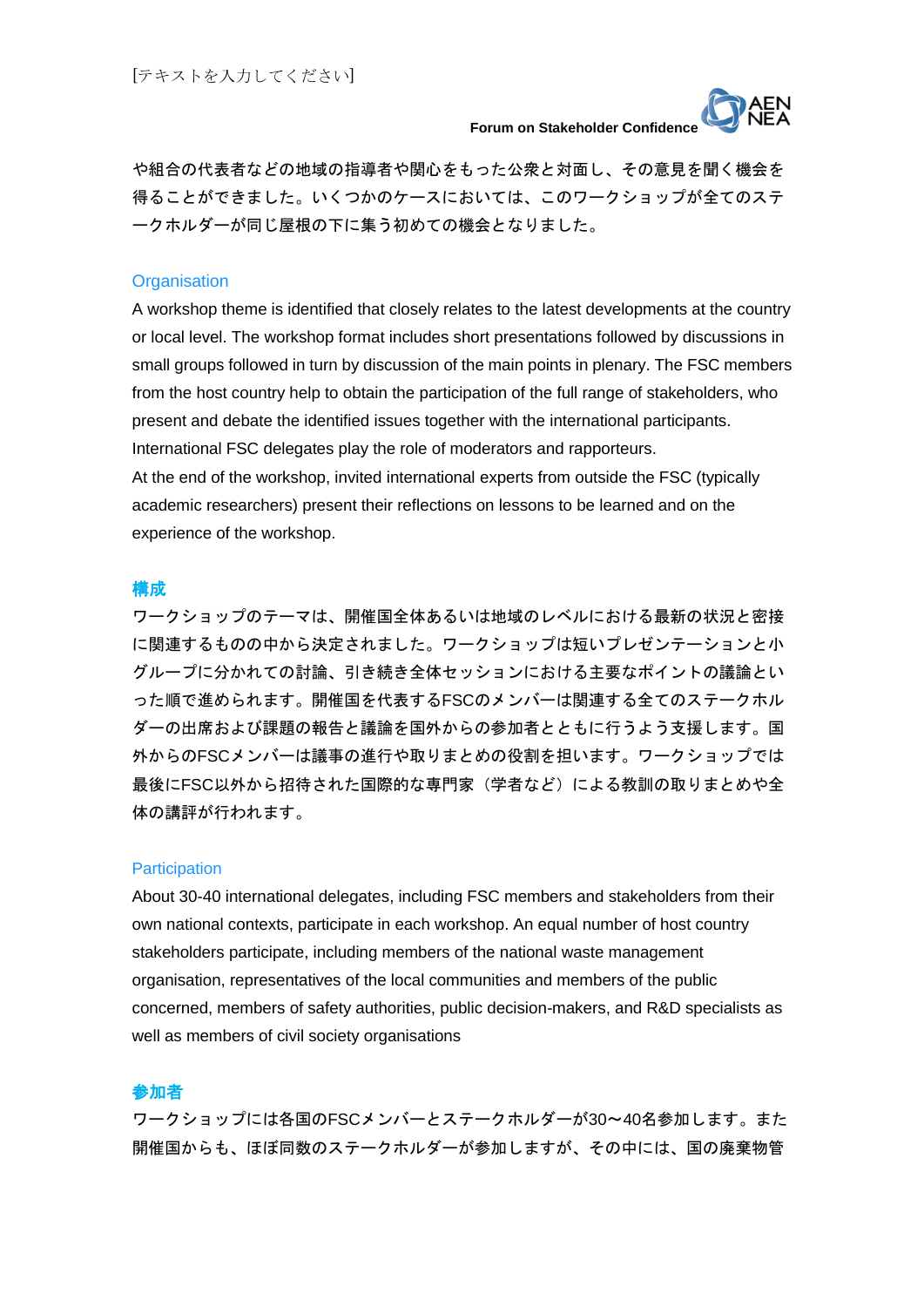

理機関の代表者、地域社会や公衆の代表者、安全規制当局の代表者、公的な意思決定者、 研究開発の専門家、市民社会団体の代表者などが含まれます。

#### Documentation and Outreach

The FSC produces a synthesis of the presentations and the discussions and it publishes the workshop papers. The workshop documentation is made available to all on the public FSC website. It provides a historical archive of the opinions and perspectives of all stakeholders. All participants continue to stay up-to-date on international developments and lessons to be learnt by receiving periodic information from the FSC.

#### 報告と公開

.

FSCはプレゼンテーションと議論の内容をとりまとめてワークショップ資料を刊行しFSC のウェブサイトで公開しています。それは全てのステークホルダーの意見や視点をまとめ た歴史的なアーカイブとして利用できます。参加者はFSCから定期的に情報を受け取るこ とによって国際的な進捗状況や学ぶべき教訓について最新の知見を保つことができます。

#### *Experience so far*

FSC workshops and visits have proven to be constructive in fostering national dialogue and helping frame the issues that stakeholders wish to see considered.

The neutral platform of the FSC makes it possible to:

- get all stakeholders from the host country under a single roof;
- help new actors, or those who are not members of an established organisation, to enter the process;
- help initiate a new phase in an existing process of reflection and exchange;
- give local stakeholders the possibility to meet international delegates and to share experience;

**•** record the views of all types of stakeholders.

#### これまでの経験

FSCワークショップと現地訪問は、国内におけるステークホルダーの対話を促し、彼らが 考慮されることを求める課題を組み込む上で建設的であることが明らかになっています。 FSCが提供する中立的なプラットフォームでは以下に示すことが可能となります。

- 開催国のステークホルダー全てを同じ屋根の下に集めること
- 新たな関係者や認知された組織に所属しない関係者の参画を容易にすること
- 反映と交換に関する既存のプロセスに新たな段階を加えること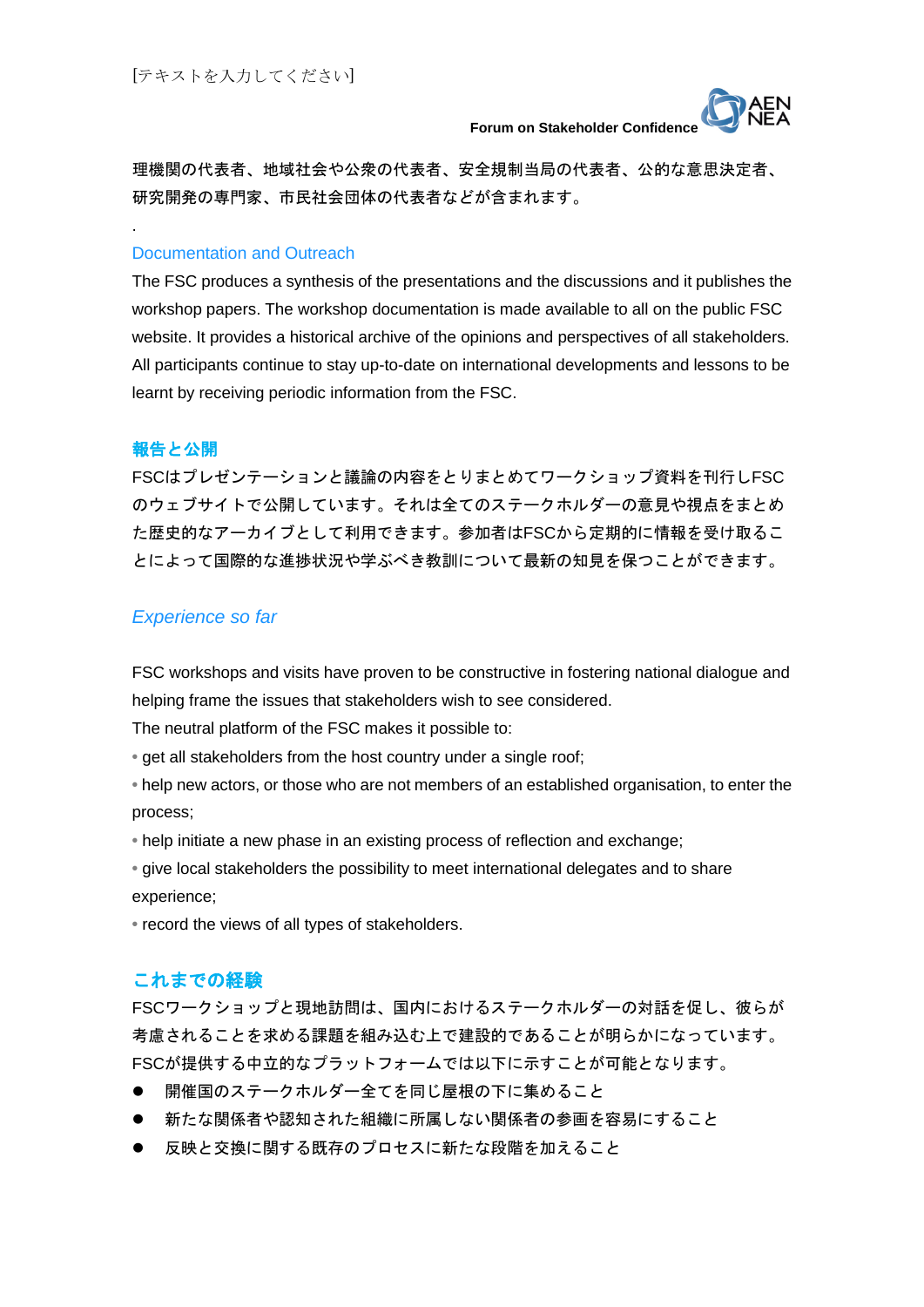

- 地域のステークホルダーに国際的な交流の機会を与えること
- 全てのステークホルダーの意見を記録すること

### *Examples of workshop themes*

In the seven past workshops a broad range of themes were discussed, including stepwise decision making (Finland), local and national considerations in the restoration of contaminated sites (Canada), the methodology of local partnerships (Belgium), site selection procedures (Germany), the interaction between stakeholders at the local and national level (Spain), regional development and the support received by the local communities (Hungary). At the latest workshop (France, 2009) the theme was "Repositories and Host Regions: Envisaging the Future Together".

# ワークショップのテーマ(例)

これまでに開催された7回のワークショップでは以下に示すように幅広いテーマが扱われ ている。

- 段階的意思決定(フィンランド)
- 汚染サイトの原状復帰に関して地域レベル、国レベルで考慮すべきこと(カナダ)
- 地域パートナーシップの方法論(ベルギー)
- サイト選定手順 (ドイツ)
- 地域レベル、国レベルにおけるステークホルダーの交流(スペイン)
- 地域社会への振興策と支援(ハンガリー)

2009年にフランスで開催された最新のワークショップは「処分場と地元自治体、将来をと もに考える」をテーマとした。